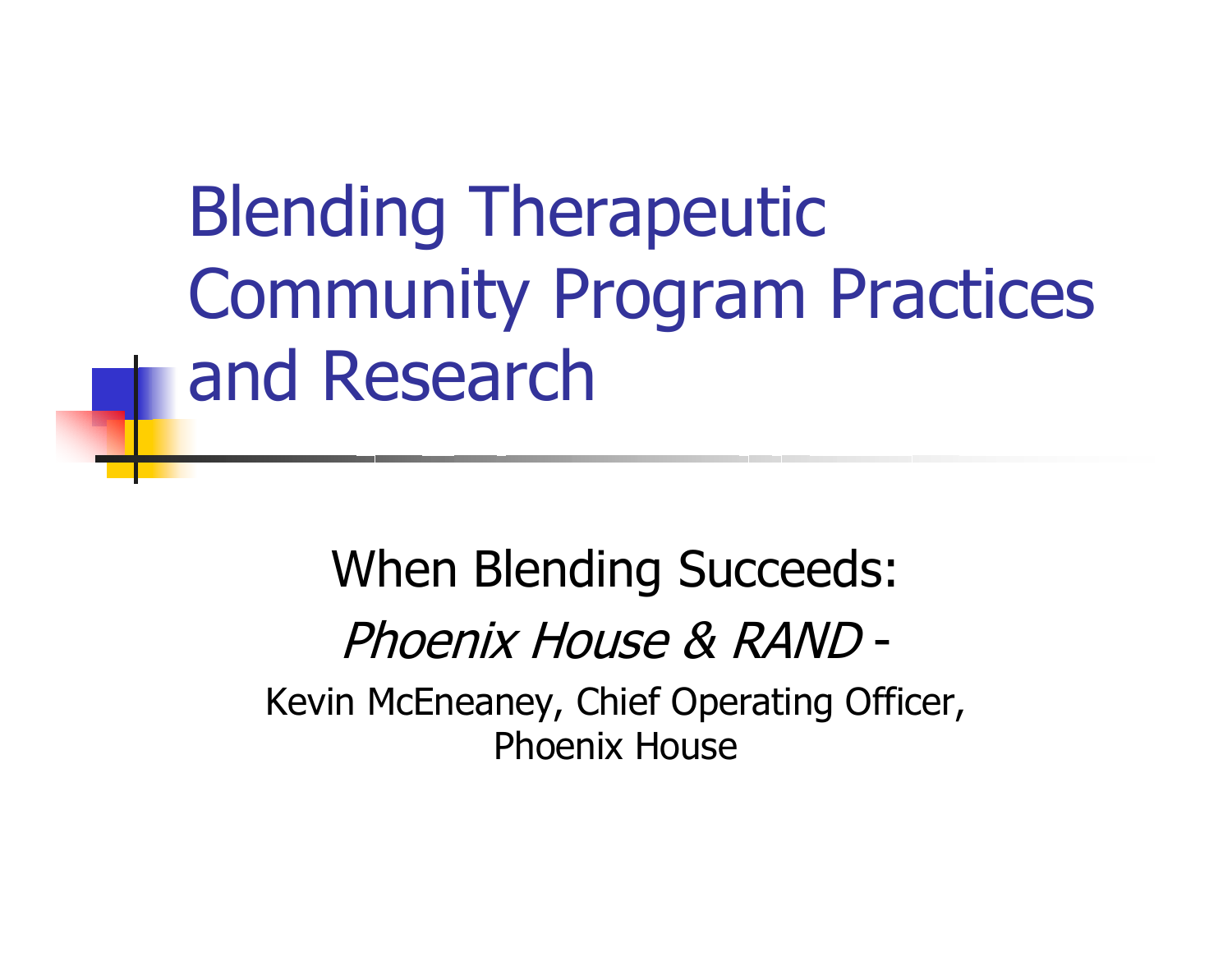### Phoenix House & the TC Model

- **Opened first Phoenix House program in** 1967
- Now serve 5500 clients daily, at 90 program s in eight states
- **Research integrated early**
- **Partnership with RAND began in 1995**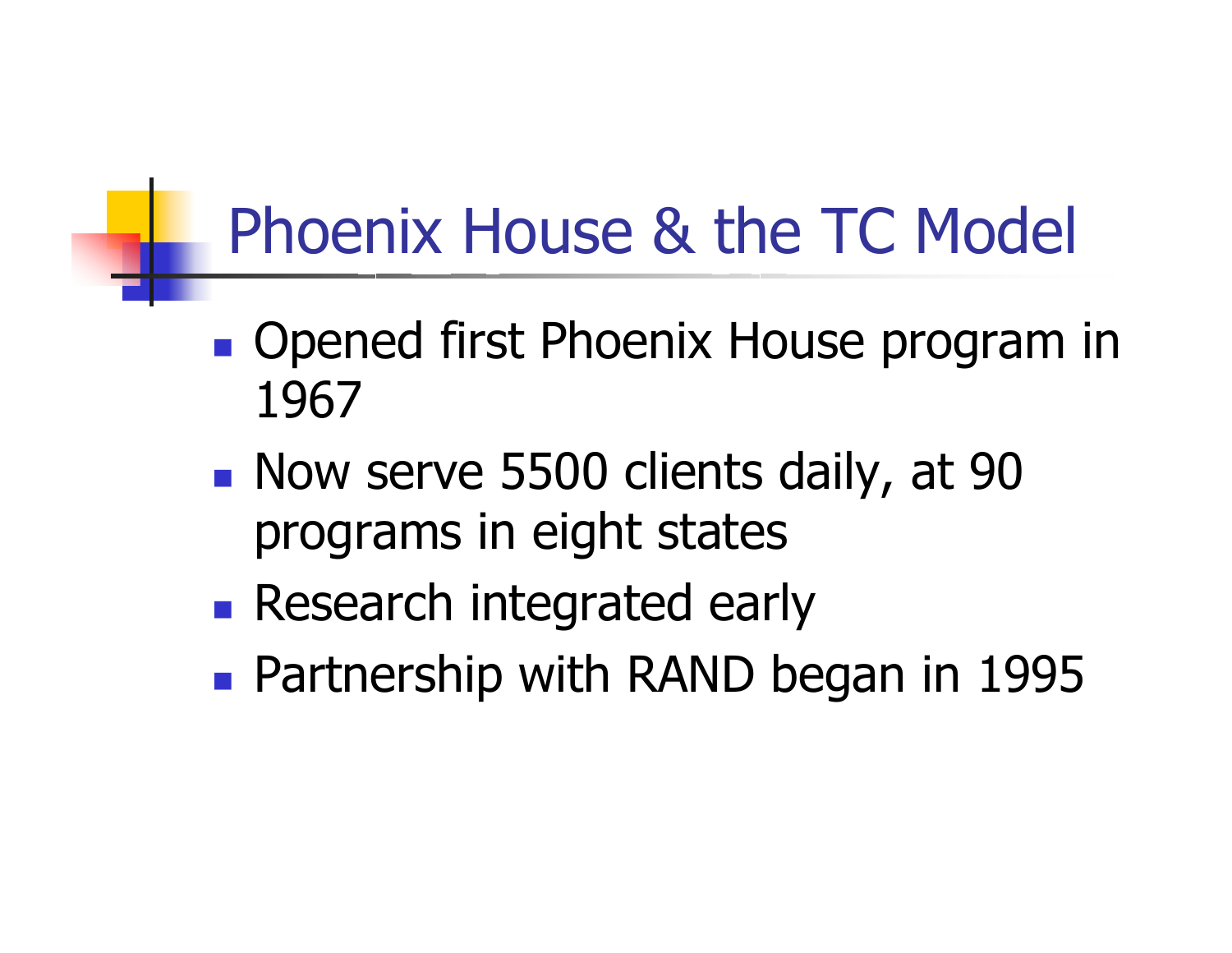# Early Phoenix House Research

- **Practice evolved from client needs**
- **Research first focused on understanding** what we were doing
- **Early descriptive and outcome studies,** by George DeLeon and others
- **Close relationships between clinical staff** and staff researchers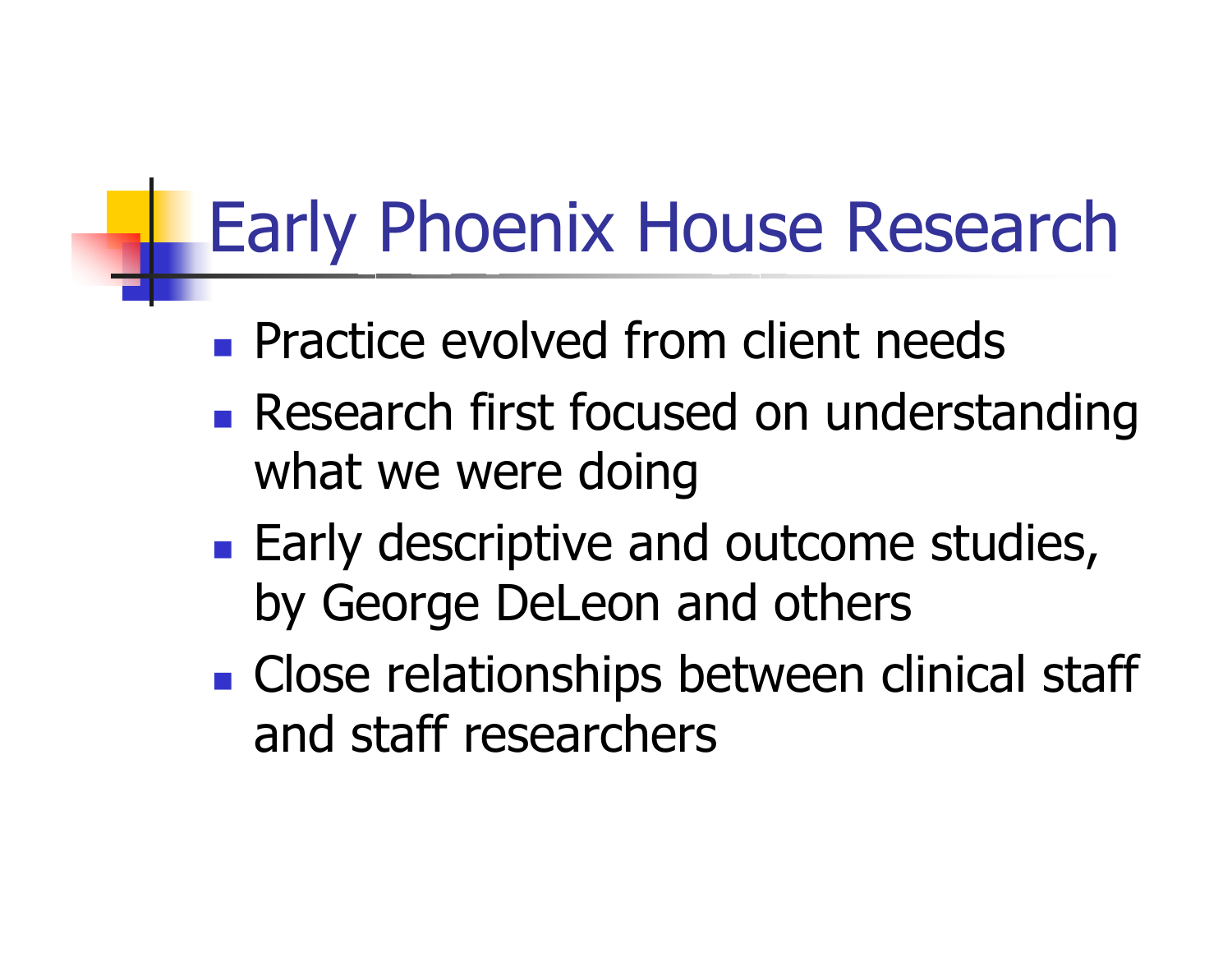Working with "Outside" Researchers

- **Development of outside research** partnerships
- A "strategic partnership" developed with RAND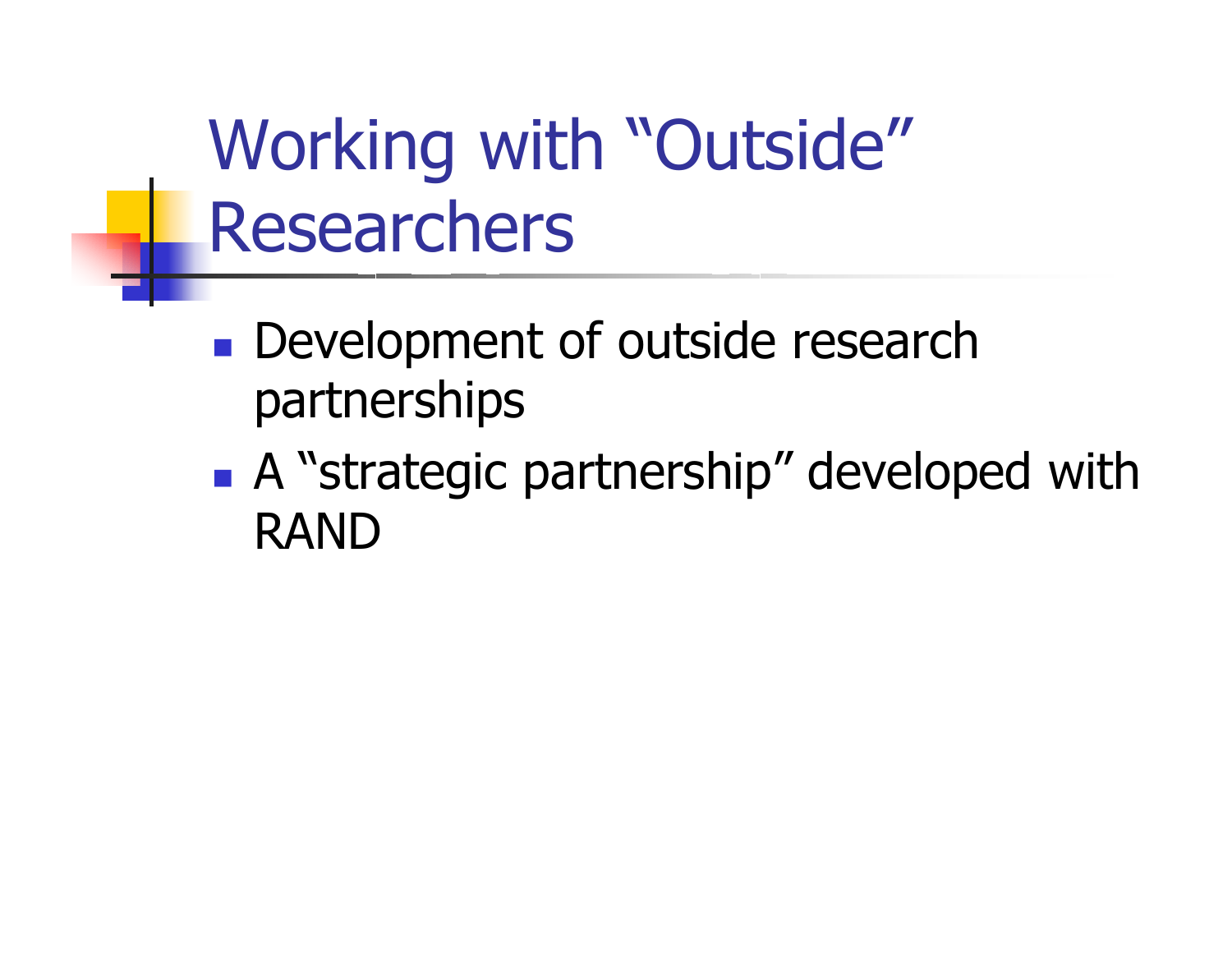# Investment and Benefits

#### $\mathcal{L}_{\text{max}}$ Investment

- **Privately raised funds**
- **Administration and staff time**
- Commitment to change/cultural s hift
- **Benefits** 
	- **D** Validation
	- **Recognition as a leader in research-based** practices
	- **Externally funded research projects**
	- **Systems and treatment improvement**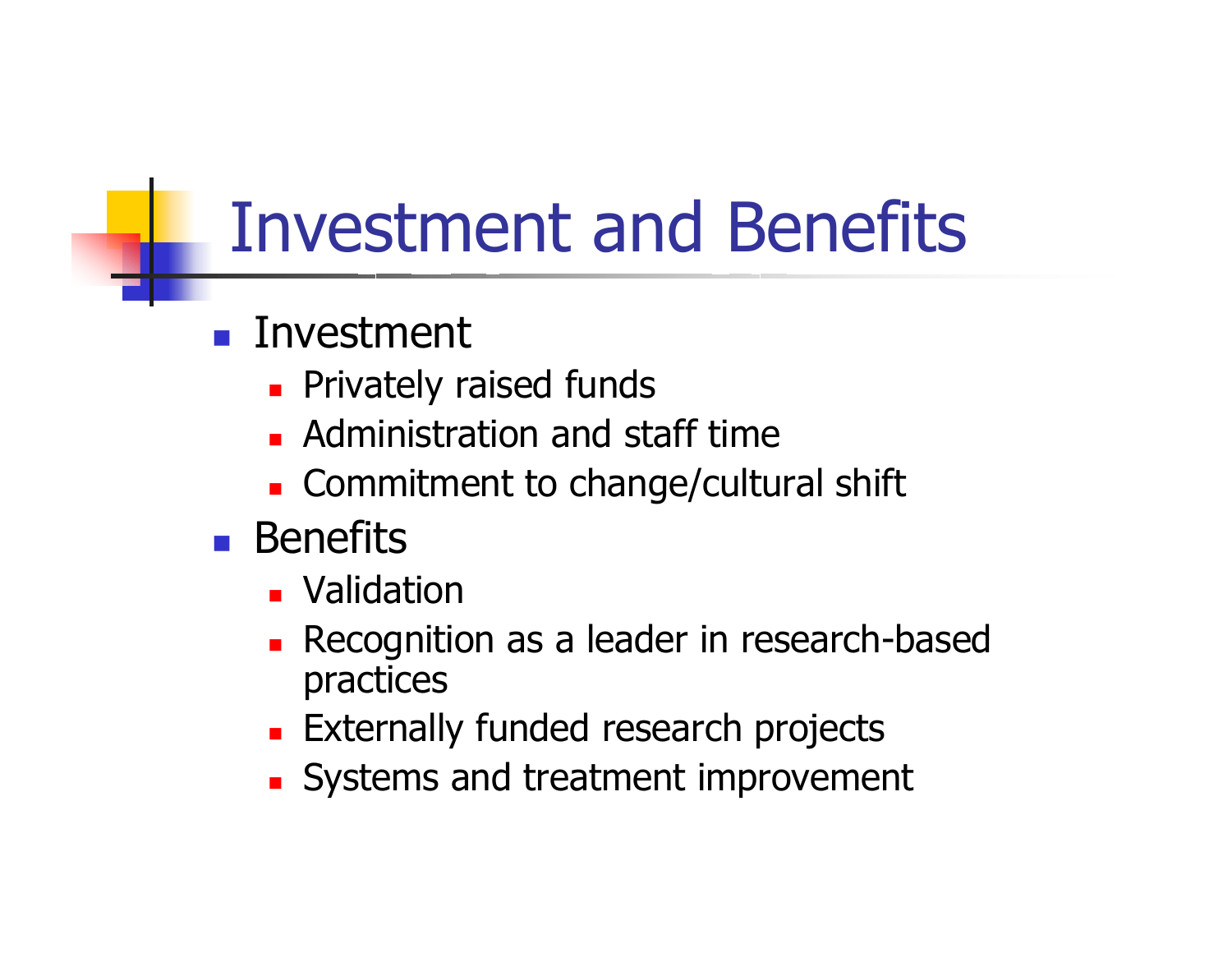# Challenges of Partnering

- **Little incentive for researchers to study** the TC
- **Question of ownership and freedom to** publish
- **Need for appropriate infrastructure**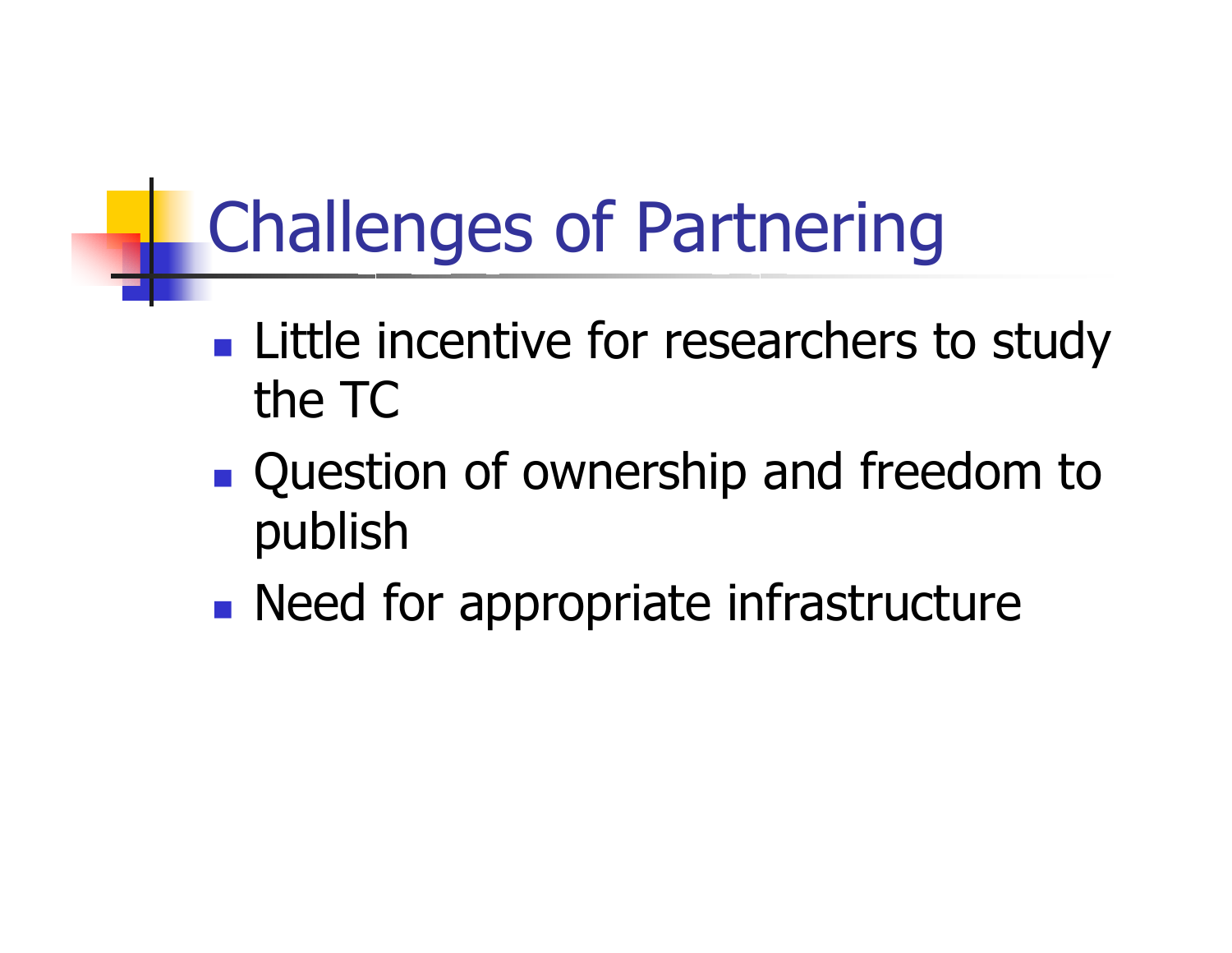# The Clash of Cultures

| <b>Research Priorities</b> | <b>TC Priorities</b>     |
|----------------------------|--------------------------|
| Data driven                | <b>Clinically driven</b> |
| Secure baseline data       | Engage clients           |
| Random assignment          | Assignment by need       |
| <b>Tradition of IRB</b>    | <b>IRB Challenge</b>     |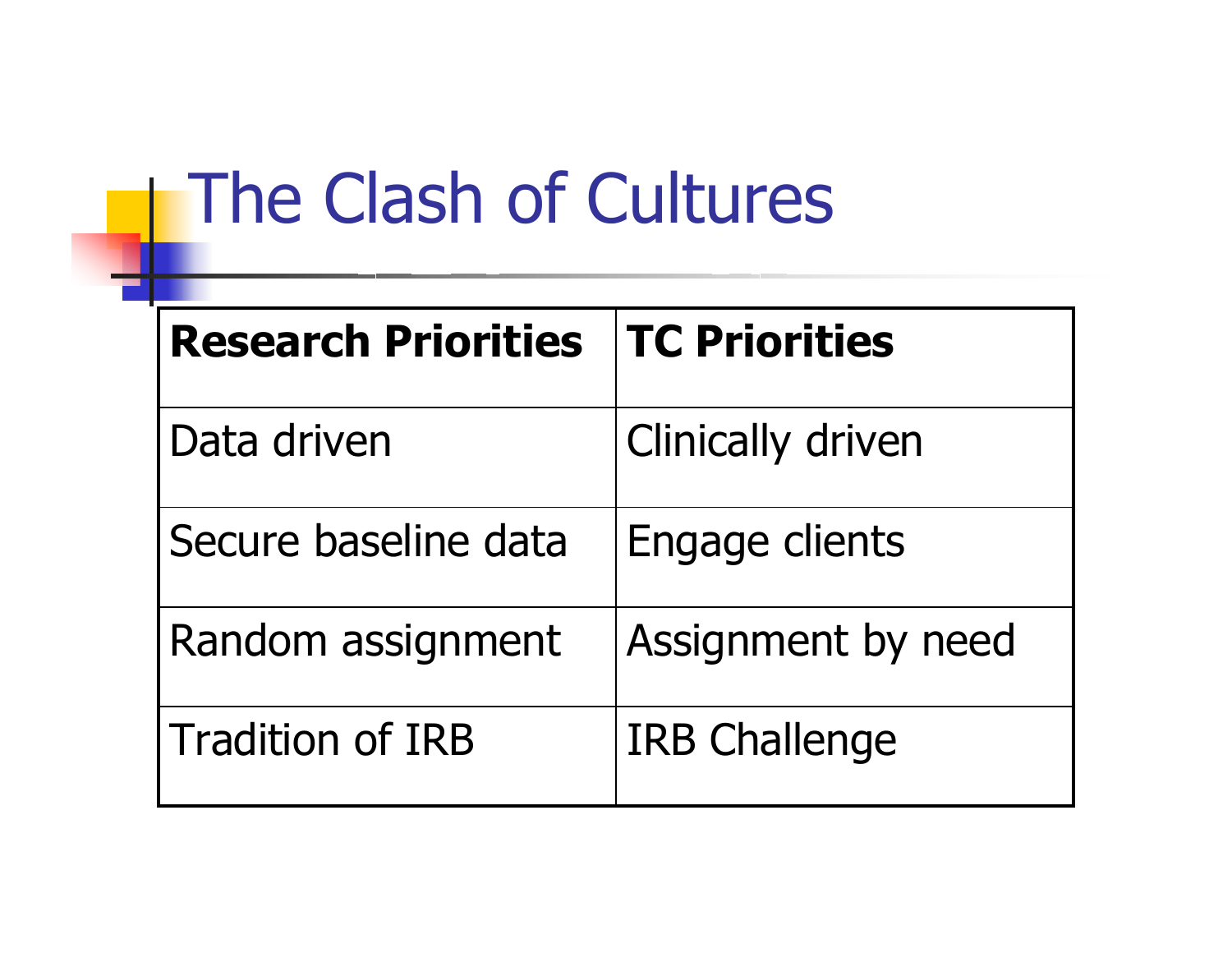## Projects/Products

- **Client Management Information** Systems
- **Barriers to Treatment studies**
- **Adolescent Trauma study**
- **Adolescent Outcomes/Phoenix Academy**
- **Dimensions of Change Research**
- **Practice Guidelines for Development of** Effective TC Counselors